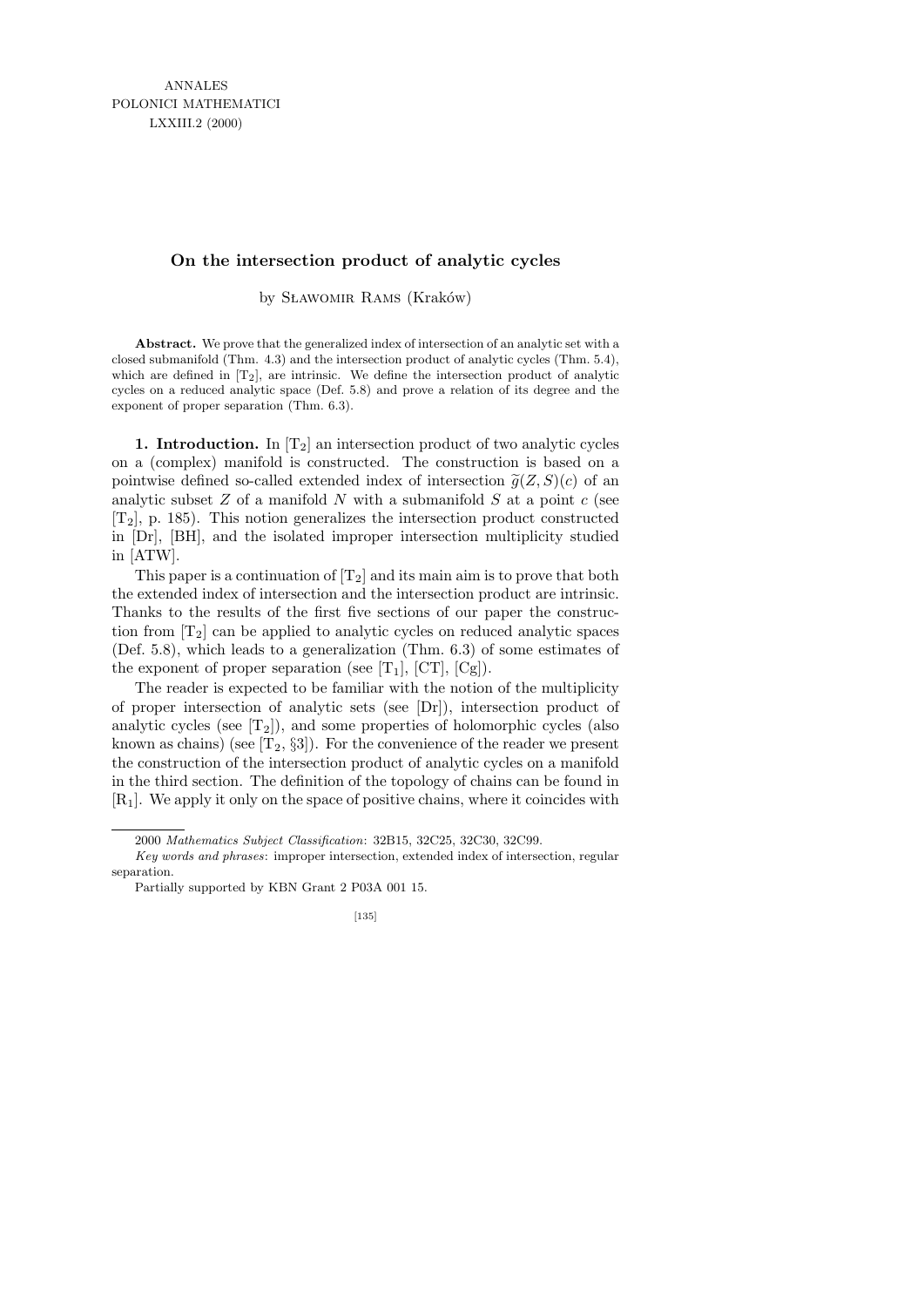the weak topology of currents. Throughout the text we work over the field C of complex numbers. All the manifolds are assumed to be second-countable.

**2. Preliminaries.** Let  $N$  be an *n*-dimensional complex manifold,  $M$  be an *m*-dimensional closed submanifold of  $N$ , and let  $S$  be an *s*-dimensional closed submanifold of M. We fix a purely k-dimensional analytic set  $Z \subset M$ and a point  $c \in Z \cap S$ . Let U be a neighbourhood of c in N.

We define the following family of hypersurfaces:

 $\mathcal{B}(U) := \{ H \subset U : H \text{ is a smooth hypersurface in } U, H \supset S \cap U \}.$ 

We endow  $\mathcal{B}(U)$  with the topology of  $(n-1)$ -chains (see [R<sub>1</sub>]) and obtain a metrizable topological space  $([R_1], \text{ Thm. } 3.6)$ .

Let us recall some basic notions associated with analytic cycles. Let  $A = \sum_{j \in J} \alpha_j C_j$  be an analytic cycle on N. The *degree* of such a cycle at a point c is defined to be the sum  $\sum_{j\in J}\alpha_j\nu(C_j, c)$ , where  $\nu(C_j, c)$  stands for the degree of the component  $C_j$  at c. By [T<sub>2</sub>], Prop. 2.1, the function  $N \ni c \mapsto \nu(A, c) \in \mathbb{Z}$  is analytically constructible, and for each analytically constructible function  $f : N \to \mathbb{Z}$  there exists a unique cycle whose degree equals the value of  $f$  at every point of  $N$ . This cycle will be called the cycle defined by the function f.

The analytic cycle  $A$  has a unique decomposition into the sum of  $j$ -cycles (formal combinations of analytic sets of pure dimension j)  $A = \sum_{j=0}^{n} T_{(j)}$ . The *extended degree* of  $A$  at  $c$  is defined by the formula

$$
\widetilde{\nu}(A, c) := (\nu(T_{(n)}, c), \dots, \nu(T_{(0)}, c)) \in \mathbb{Z}^{n+1}.
$$

For the cycle  $A = \sum_{j \in J} \alpha_j C_j$  the part of A supported by S is defined to be

$$
A^S := \sum_{j \in J, C_j \subset S} \alpha_j C_j.
$$

Let V be an open subset of N. The restriction of the cycle  $A$  to V is defined to be  $\sum_{j\in J}\alpha_j(C_j\cap V)$  and denoted by  $A\cap V$ .

Throughout the text  $E$  denotes the unit disc in  $\mathbb{C}$ . We end this section with the following useful lemma.

LEMMA 2.1. Let  $N = E^n$ ,  $S = E^s \times \{0\}^{n-s}$ , and let  $\{F_{\nu}\}_{\nu=1}^{\infty}$  be a sequence of orthogonal mappings such that each  $F_{\nu}$  is  $id_{\mathbb{C}^s} \oplus f_{\nu}$ , where  $f_{\nu}$ :  $\mathbb{C}^{n-s} \to \mathbb{C}^{n-s}$ . If  $F_{\nu} \to id_{\mathbb{C}^n}$  and a hypersurface H belongs to  $\mathcal{B}(E^n)$ , then  $F_{\nu}(H) \to H$ .

P r o o f. This is a straightforward consequence of  $[T_2]$ , Lemma 3.2.

3. Intersections on manifolds. In this section we maintain the setup of the previous one. We recall here some basic facts from  $[T_2]$  and study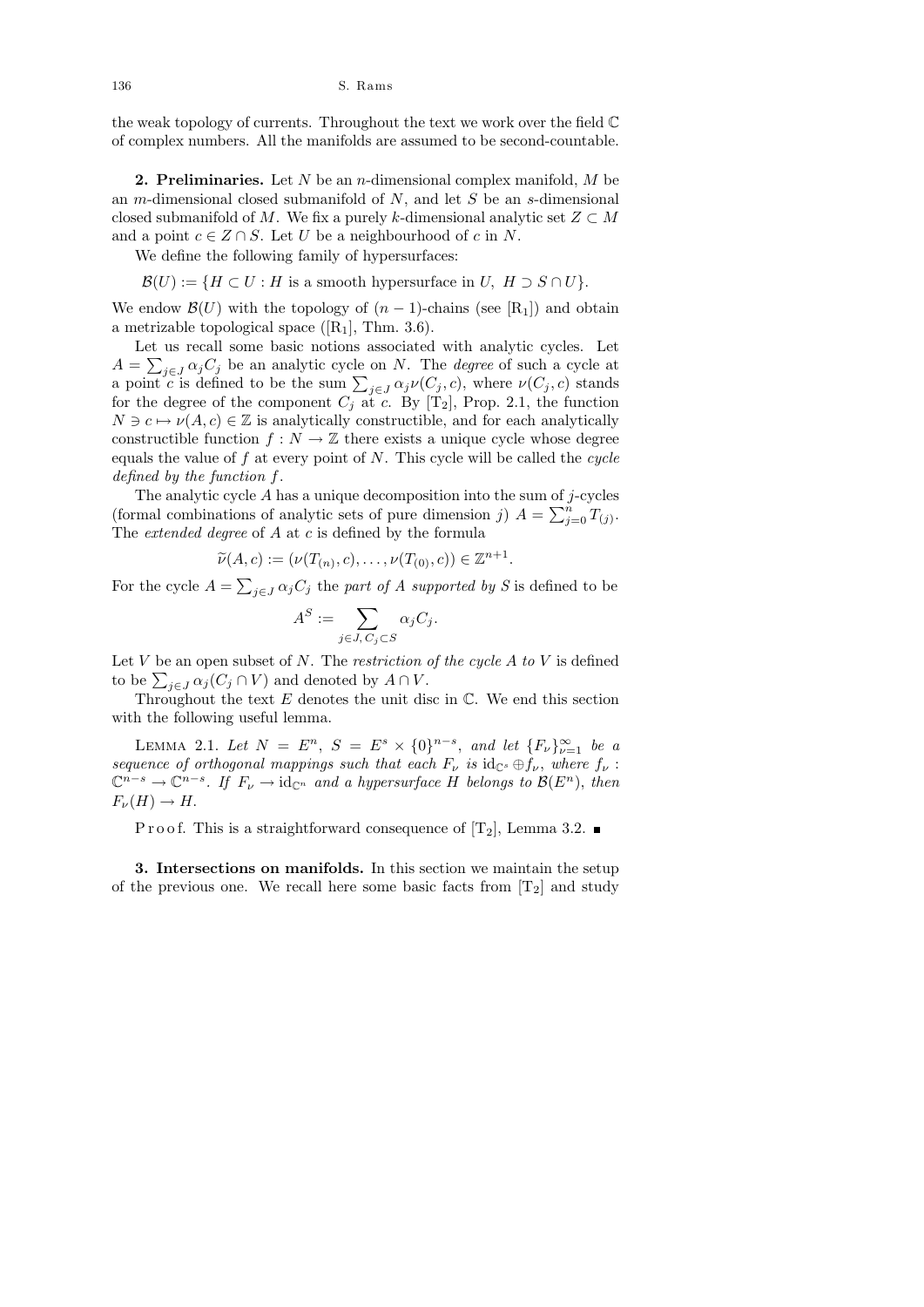the behaviour of the systems of hypersurfaces that appear in  $[T_2]$ , Algorithm (4.1).

Let us recall the definition of the family  $\mathcal{H}(U, Z)$  (see [T<sub>2</sub>], p. 184). It is the family of all  $\mathcal{H} := (H_1, \ldots, H_{n-s})$  satisfying the following conditions:

(a)  $H_j$  is a smooth hypersurface of U containing  $U \cap S$  for  $j = 1, \ldots, n-s$ ,

(b)  $\bigcap_{j=1}^{n-s} T_x H_j = T_x S$  for each  $x \in U \cap S$ ,

(c) dim[ $((U \setminus S) \cap Z) \cap H_1 \cap \ldots \cap H_j] \le \max\{k-j, -1\}$  for  $j = 0, 1, \ldots, k$ . The family  $\mathcal{H}(U, Z)$  is also denoted by  $\mathcal{H}_S(U, Z)$ .

Any system  $\mathcal{H} := (H_1, \ldots, H_{n-s}) \in \mathcal{H}(U, Z)$  enables us to construct an analytic cycle  $\mathcal{H} \cdot Z$  in  $S \cap U$  by the following procedure:

ALGORITHM  $((4.1)$  from  $[T_2]$ ).

- STEP 0: Let  $Z_0 = Z \cap U$ . Then  $Z_0 = Z_0^S + (Z_0 Z_0^S)$ , where  $Z_0^S$  is the part of  $Z_0$  supported by  $S \cap U$  (see [T<sub>2</sub>], p. 182).
- STEP 1: Let  $Z_1 = (Z_0 Z_0^S) \cdot H_1$ . Then  $Z_1 = Z_1^S + (Z_1 Z_1^S)$ , where  $Z_1^S$  is the part of  $Z_1$  supported by  $S \cap U$ .
- STEP 2: Let  $Z_2 = (Z_1 Z_1^S) \cdot H_2$ . Then  $Z_2 = Z_2^S + (Z_2 Z_2^S)$ , where  $Z_2^S$  is the part of  $Z_2$  supported by  $S \cap U$ .
- . . . . . . . . . . . . . . . . . . . . . . . . . . . . . . . . . . . . . . . . . . . . . . . . . . . . . . . . . . . . . STEP  $n - s$ : Let  $Z_{n-s} = (Z_{n-s-1} - Z_{n-s-1}^S) \cdot H_{n-s}$ . Now we have a decomposition  $Z_{n-s} = Z_{n-s}^S + (Z_{n-s} - Z_{n-s}^S)$ , where  $|Z_{n-s} - Z_{n-s}^S|$  $\cap S = \emptyset$ .

The cycle  $\mathcal{H} \cdot Z := Z_0^S + \ldots + Z_{n-s}^S$  is called the *result* of the Algorithm applied to the system  $H$ , the set  $Z$  and the submanifold  $S$ .

We define the *extended index of intersection*  $\tilde{g}(Z, S)(c)$  of Z and S at c by the formula  $([T_2], \text{Def. } 4.2)$ 

 $\widetilde{g}(Z, S)(c) := \min_{\text{lex}} \{\widetilde{\nu}(\mathcal{H} \cdot Z, c) : \mathcal{H} \in \mathcal{H}(V, Z), \ V \text{ is a neighbourhood of } c\},\$ 

where lex denotes the lexicographical ordering. The sum of all elements of  $\tilde{g}(Z, S)(c)$  is called the *index of intersection* of Z and S at c and is denoted by  $g(c)$  (or  $g_N(Z, S)(c)$ ).

Let X, Y be irreducible analytic subsets of the manifold  $N, a \in N$ , and let  $\Delta_N$  denote the diagonal in  $N^2$ . By [T<sub>2</sub>], Thm. 6.2, the function

$$
N \ni x \mapsto g_{N^2}(X \times Y, \Delta_N, (x, x)) \in \mathbb{N}
$$

is analytically constructible. The cycle defined by this function is called the intersection product of the sets  $X, Y$  and is denoted by  $X \bullet Y$ .

Having presented the construction which plays a fundamental role in this paper, we can introduce some useful notation. Given a system  $(H_1, \ldots, H_p)$ of hypersurfaces and an open set  $V$ , we define a system of locally analytic sets by the equality

$$
(H_1,\ldots,H_p)|_V:=(H_1\cap V,\ldots,H_p\cap V).
$$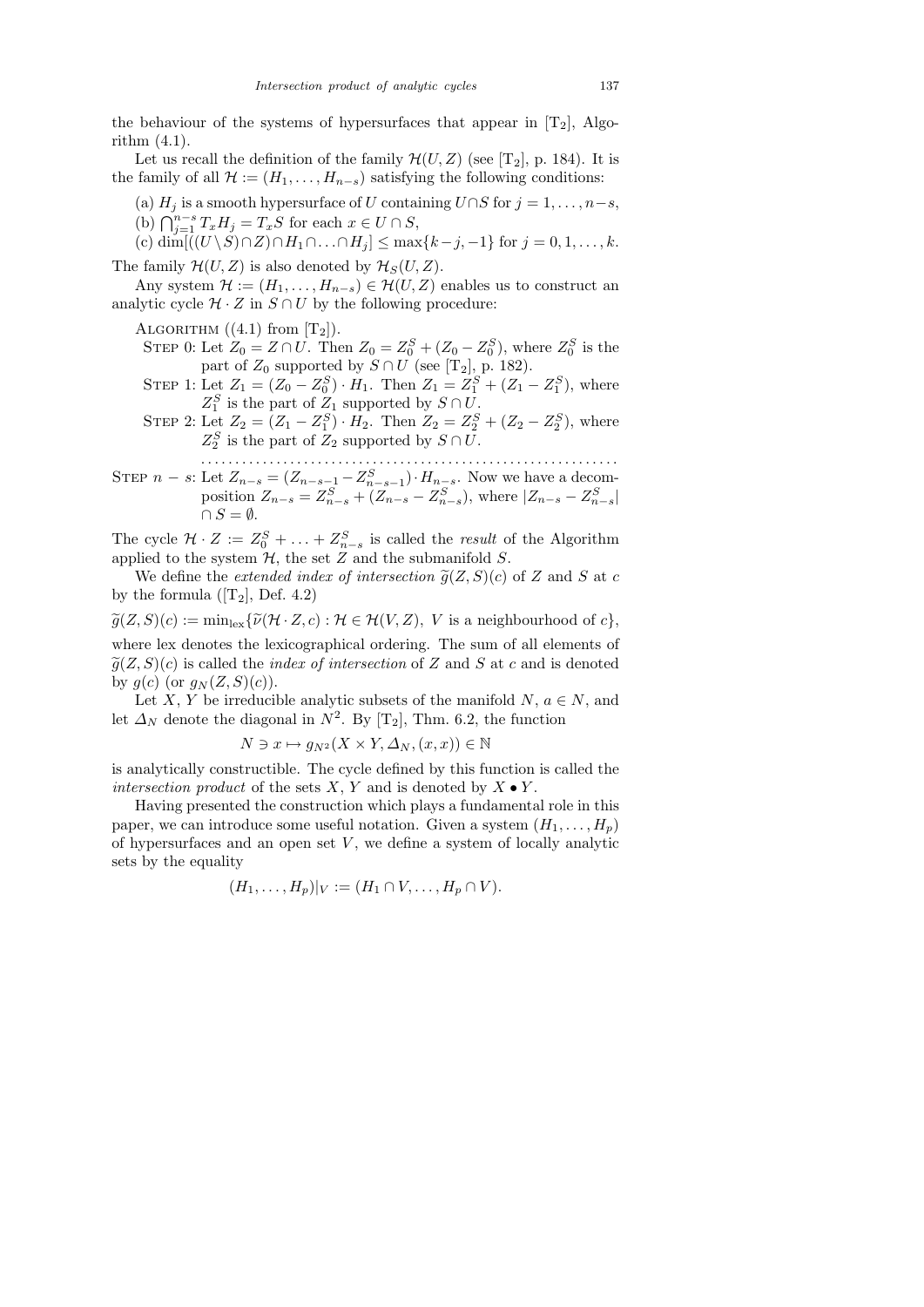Let us now fix an integer  $1 \leq i \leq n-s$  and a system  $\mathcal{H} = (H_1, \ldots, H_{n-s})$ of elements of  $\mathcal{B}(U)$ . For  $H \in \mathcal{B}(U)$  we define the system

$$
\mathcal{H}_i(H) := (H_1, \ldots, H_{i-1}, H, H_{i+1}, \ldots, H_{n-s}).
$$

 $\mathcal{D}(U, Z)$  denotes the family of all  $\mathcal{H} = (H_1, \ldots, H_{n-s}),$  where  $H_i \in \mathcal{B}(U),$ which satisfy the condition

$$
(s_q) \qquad \dim[((U \setminus S) \cap Z) \cap H_1 \cap \ldots \cap H_q] \le \max\{k-q, -1\}
$$

for  $q = 1, \ldots, k$ .

Observe that for any system  $\mathcal{H} = (H_1, \ldots, H_{n-s}) \in \mathcal{D}(U, Z)$  we can construct the cycle  $\mathcal{H} \cdot Z$ . If V is a neighbourhood of c and  $\mathcal{H}|_V \in \mathcal{D}(V, Z)$ , then we denote  $\tilde{\nu}((\mathcal{H}|_V \cdot Z), c)$  by  $\tilde{\nu}(\mathcal{H} \cdot Z, c)$ . This notation is justified by the fact that the extended degree of the cycle  $\mathcal{H}|_V \cdot Z$  at c depends only on the germs of Z, S,  $H_1, \ldots, H_{n-s}$  at c. The latter results from the equality  $(\mathcal{H}|_V \cdot Z) \cap V_1 = \mathcal{H}|_{V_1} \cdot Z$ , which holds for any neighbourhood  $V_1 \subset V$  of c.

In what follows we will need the following families of hypersurfaces:  $\mathcal{I}_i(\mathcal{H}, U, Z)$  denotes the family of hypersurfaces  $H \in \mathcal{B}(U)$  for which there exists a neighbourhood V of c such that  $\mathcal{H}_i(H)|_V \in \mathcal{H}(V, Z)$ , and

$$
\mathcal{J}_i(\mathcal{H}, U, Z) := \{ H \in \mathcal{I}_i(\mathcal{H}, U, Z) : \widetilde{\nu}(\mathcal{H}_i(H) \cdot Z, c) = \widetilde{g}(Z, S)(c) \}.
$$

LEMMA 3.1. Let  $\mathcal{H} = (H_1, \ldots, H_{n-s}) \in \mathcal{H}(U, Z)$  and let  $\{H_i^j\}$  $\{j\}_{j=1}^{\infty}$  ⊂  $B(U)$  converge to  $H_i^0$ . If  $H_i^0 \in \mathcal{J}_i(\mathcal{H}, U, Z)$  then there exists a neighbourhood  $V$  of c such that for almost all j we have

$$
\mathcal{H}_i(H_i^j)|_V \in \mathcal{D}(V, Z).
$$

Proof. If  $\tilde{U}$  is a neighbourhood of c such that the system  $\mathcal{H}_i(H_i^j)$  $\binom{j}{i}$  $U$ วf satisfies  $(s_q)$  for  $j = q, \ldots, l$ , then  $Z_l(j, \tilde{U}), Z_l^S(j, \tilde{U})$  stand for the results of the first  $l$  steps of the Algorithm applied to this system.

It is obvious that all  $\mathcal{H}_i(H_i^j)$  $j_i^j$ ) satisfy (s<sub>q</sub>) for  $q < i$ . By [TW<sub>1</sub>], Thm. 2, there exists a neighbourhood  $U_i$  of c and an integer  $j_i$  such that  $H_i^j \cap U_i$ meet  $Z \cap U_i$  properly for  $j > j_i$ , which means that the cycles  $Z_i(j, U_i)$  are well defined for  $j > j_i$ .

We can apply  $[T_2]$ , Thm. 3.6, to obtain  $Z_i(j, U_i) \rightarrow Z_i(0, U_i)$ . By  $[T_2]$ , Thm. 3.4, there exists a neighbourhood  $U_{i+1} \subset U_i$  of c such that

$$
(Z_i(j, U_i) - Z_i^S(j, U_i)) \cap \widetilde{U}_{i+1} \to (Z_i(0, U_i) - Z_i^S(0, U_i)) \cap \widetilde{U}_{i+1}.
$$

Since  $\nu((Z_i(0, U_i) - Z_i^S(0, U_i))^{H_{i+1}}, c) = 0$ , we can apply [T<sub>2</sub>], Thm. 3.4, to find a neighbourhood  $\hat{U}_{i+1} \subset \hat{U}_{i+1}$  such that

$$
((Z_i(j, U_i) - Z_i^S(j, U_i))^{H_{i+1}}) \cap \widehat{U}_{i+1} \to 0,
$$

where 0 is the zero cycle in  $\hat{U}_{i+1}$ . Consequently, there exists a neighbourhood  $U_{i+1} \subset \widehat{U}_{i+1}$  of c and an integer  $j_{i+1}$  such that  $Z_{i+1}(j, U_{i+1})$  is well defined for  $j > j_{i+1}$ .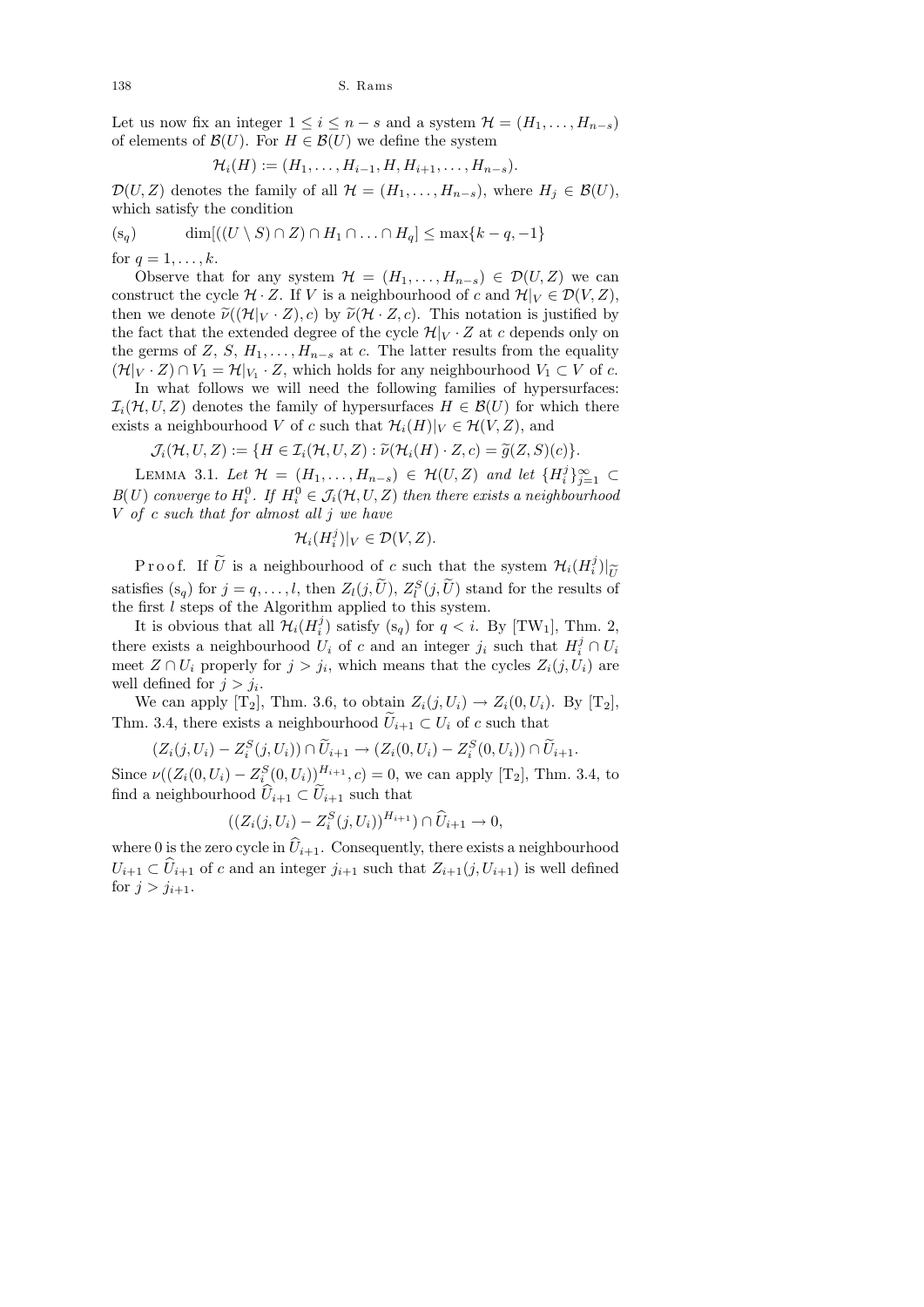Since  $Z_{i+1}(j, U_{i+1}) = (H_{i+1} \cap U_{i+1}) \cdot (Z_i(j, U_{i+1}) - Z_i^S(j, U_{i+1}))$  we apply [T<sub>2</sub>], Thm. 3.6, again to obtain the convergence  $Z_{i+1}(j, U_{i+1}) \rightarrow$  $Z_{i+1}(0, U_{i+1})$ . Consequently, this procedure can be repeated until we find a neighbourhood  $U_{n-s}$  of c and an integer  $j_{n-s}$  such that the cycles  $Z_{n-s}(j, U_{n-s})$  are well defined for  $j > j_{n-s}$ . Put  $V := U_{n-s}$ .

We can now prove the following property of the family  $\mathcal{J}_i(\mathcal{H}, U, Z)$ .

PROPOSITION 3.2. Under the main assumptions of this section we have

$$
\mathcal{J}_i(\mathcal{H}, U, Z) \subset \mathrm{Int}(\mathcal{I}_i(\mathcal{H}, U, Z)),
$$

where  $\mathcal{I}_i(\mathcal{H}, U, Z)$  is considered as a subset of the space  $\mathcal{B}(U)$ .

Proof. Let  $\breve{H}_i \in \mathcal{J}_i(\mathcal{H},U,Z)$ . It suffices to find a neighbourhood  $\mathcal V$  of  $\check{H}_i$  in  $\mathcal{B}(U)$  such that every  $H_i \in \mathcal{V}$  satisfies the following conditions:

- (a)  $\bigcap_{j=1}^{n-s} T_c H_j = T_c S,$
- (b) there exists a neighbourhood  $\widetilde{U}$  of c such that

$$
\dim[(Z \cap (U \setminus S)) \cap H_1 \cap \ldots \cap H_j] \le \max\{k - j, -1\} \quad \text{for } j \le k.
$$

To find a neighbourhood consisting only of hypersurfaces satisfying (a) we can assume that  $U = (1 + \varepsilon)E^n$ , where  $\varepsilon > 0$ ,  $S = (1 + \varepsilon)E^s \times \{0\}^{n-s}$ ,  $c = 0$ . Observe that  $\bigcap_{j \neq i} T_0 H_j = T_0 S + l$ , where l is a line.

Choose  $v \in (T_0S + i) \setminus T_0S$ . According to [R<sub>1</sub>], Def. 2.4, the condition  $v \notin T_0H$  defines a neighbourhood of  $T_0H_i$ . Therefore, it suffices to prove the continuity of the mapping

$$
\mathcal{B}(U) \ni H \mapsto T_0 H \in \mathcal{B}(U).
$$

Let  ${H^{\nu}}_{\nu=0}^{\infty} \subset \mathcal{B}(U)$  converge to a hypersurface  $H^{0}$ . Without loss of generality  $H^0 = (1 + \varepsilon)E^{n-1} \times \{0\}$ . For sufficiently large  $\nu$  we have

$$
(\overline{E^{n-1}} \times \partial E) \cap H^{\nu} = \emptyset \text{ and } \mu(\pi|_{H^{\nu} \cap E^{n}}) = 1,
$$

where  $\pi(x_1, \ldots, x_n) := (x_1, \ldots, x_{n-1})$  and  $\mu$  denotes the multiplicity of holomorphic covering.

Consequently, almost all hypersurfaces  $H^{\nu} \cap E^{n}$  are the graphs of holomorphic mappings  $G_{\nu}: E^{n-1} \to E$ , and  $G_{\nu}$  converges uniformly to  $G_0$ . The latter fact yields the convergence  $G'_{\nu}(0) \to G'_{0}(0)$  and we get  $T_{0}H^{\nu} \to T_{0}H^{0}$ .

The existence of a neighbourhood satisfying (b) results immediately from Lemma 3.1.  $\blacksquare$ 

Now we can prove the main theorem of this section.

THEOREM 3.3. The family  $\mathcal{J}_i(\mathcal{H}, U, Z)$  is an open subset of  $\mathcal{B}(U)$ .

P r o o f. By the previous proposition it suffices to prove that  $\mathcal{J}_i(\mathcal{H}, U, Z)$ is an open subset of  $\mathcal{I}_i(\mathcal{H}, U, Z)$ . Suppose that there exists a sequence  ${H}^{j}$  $_{j=1}^{\infty}$   $\subset$   $\mathcal{I}_{i}(\mathcal{H}, U, Z) \setminus \mathcal{J}_{i}(\mathcal{H}, U, Z)$  which converges to  $H^{0} \in \mathcal{J}_{i}(\mathcal{H}, U, Z)$ .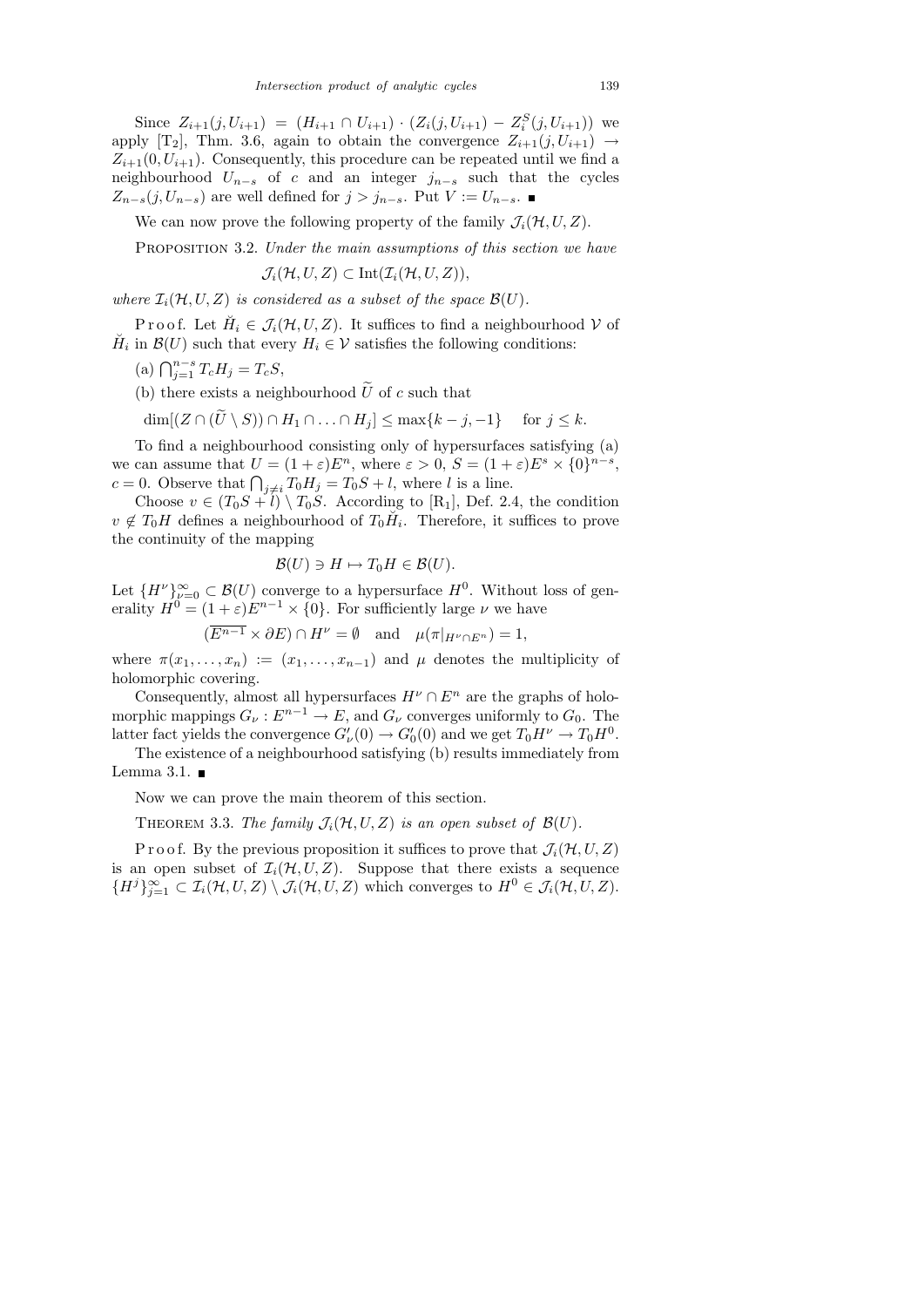We introduce the following notation:  $Z_l(j)$ ,  $Z_l^S(j)$  stand for the results of the *l*<sup>th</sup> step of the Algorithm applied to the systems  $\mathcal{H}_i(H^j)$  (thanks to Lemma 3.1 we can assume that all those cycles are well defined), and

$$
(\nu_s^j,\ldots,\nu_0^j):=\widetilde{\nu}(\mathcal{H}_i(H^j)\cdot Z,c),\quad \alpha:=\max\{l:\limsup \nu_l^j>\nu_l^0\}.
$$

Obviously  $Z_q^S(j) = Z_q^S(0)$  for  $q \leq i - 1$  and  $\nu_l^j = \nu_l^0$  for  $l \geq k - i + 1$ . According to [T<sub>2</sub>], Thm. 3.6, we have  $Z_1(j) \rightarrow Z_1(0)$ . By [T<sub>2</sub>], Thm. 3.4, there exists a neighbourhood  $U_i$  of c such that

$$
(a_i) \t Z_i^S(j) \cap U_i \to Z_i^S(0) \cap U_i,
$$

$$
(b_i) \qquad (Z_i(j) - Z_i^S(j)) \cap U_i \to (Z_i(0) - Z_i^S(0)) \cap U_i.
$$

The convergence  $(a_i)$  yields that  $\limsup \nu_i^j = \nu_i^0$ , which gives  $\alpha < i$ . Since  $H^0 \in \mathcal{J}_i(\mathcal{H}, U, Z)$  and  $(b_i)$  holds, we can apply  $[T_2]$ , Thm. 3.4, to find  $U_{i+1}$  satisfying the conditions  $(a_{i+1}), (b_{i+1})$ . Finally, we get  $\alpha < 0$ , which contradicts our choice of  $\{H^j\}_{j=1}^{\infty}$ .

4. Extended index of intersection. We keep the setup of the previous section. In this section we prove that the extended index of intersection is intrinsic.

We will need the following lemmas.

LEMMA 4.1. Let  $N = E^n$ ,  $M = E^m \times \{0\}^{n-m}$ ,  $S = E^s \times \{0\}^{n-s}$  and let Z be a purely k-dimensional analytic subset of  $M$ . If  $V$  is a neighbourhood of 0 in M, and  $\mathcal{H} = (H_1, \ldots, H_{m-s}) \in \mathcal{H}(V, Z)$ , then there exist hypersurfaces  $H_{m-s+1}, \ldots, H_{n-s}$  such that the system

$$
\widetilde{\mathcal{H}} := (H_1 \times E^{n-m}, \dots, H_{m-s} \times E^{n-m}, H_{m-s+1}, \dots, H_{n-s})
$$

belongs to  $\mathcal{H}(V \times E^{n-m}, Z)$ , and  $\widetilde{\nu}(\widetilde{\mathcal{H}} \cdot Z, 0) = \widetilde{\nu}(\mathcal{H} \cdot Z, 0)$ .

Proof. Let  $Z_j$ ,  $Z_j^S$  (resp.  $\widetilde{Z}_j$ ,  $\widetilde{Z}_j^S$ ) denote the result of the *j*th step of the Algorithm applied to  $\mathcal H$  (resp.  $\widetilde{\mathcal H}$ ), Z and S.

Choose a system of hyperplanes  $H_{m-s+1}, \ldots, H_{n-s}$  such that  $\mathbb{C}^s \times \{0\}^{m-s}$  $\times \mathbb{C}^{n-m} \cap \bigcap_{j=m-s+1}^{n-s} H_j = \mathbb{C}^s \times \{0\}^{n-s}$ . The assumption  $Z \subset M$  gives

$$
\bigcap_{j=1}^{m-s} (H_j \times E^{n-m}) \cap Z \subset \Big(\bigcap_{j=1}^{m-s} H_j \Big) \times \{0\}^{n-m} = S,
$$

which implies that  $\widetilde{\mathcal{H}} \in \mathcal{H}(V \times E^{n-m}, Z)$  and the cycles  $\widetilde{Z}_{j}^{S}$  vanish for  $j > m - s$ .

It suffices to prove the equality  $Z_j = \widetilde{Z}_j$  for  $j \leq m - s$ . We can assume that  $V = M$  and proceed by induction on j. Obviously  $Z_0 = Z_0$ . Suppose that  $Z_{j-1} = \tilde{Z}_{j-1}$ . Then [TW<sub>2</sub>], Thm. 2.2, yields

$$
(H_j \times E^{n-m}) \cdot_N (\widetilde{Z}_{j-1} - \widetilde{Z}_{j-1}^S) = ((H_j \times E^{n-m}) \cdot_N M) \cdot_M (\widetilde{Z}_{j-1} - \widetilde{Z}_{j-1}^S).
$$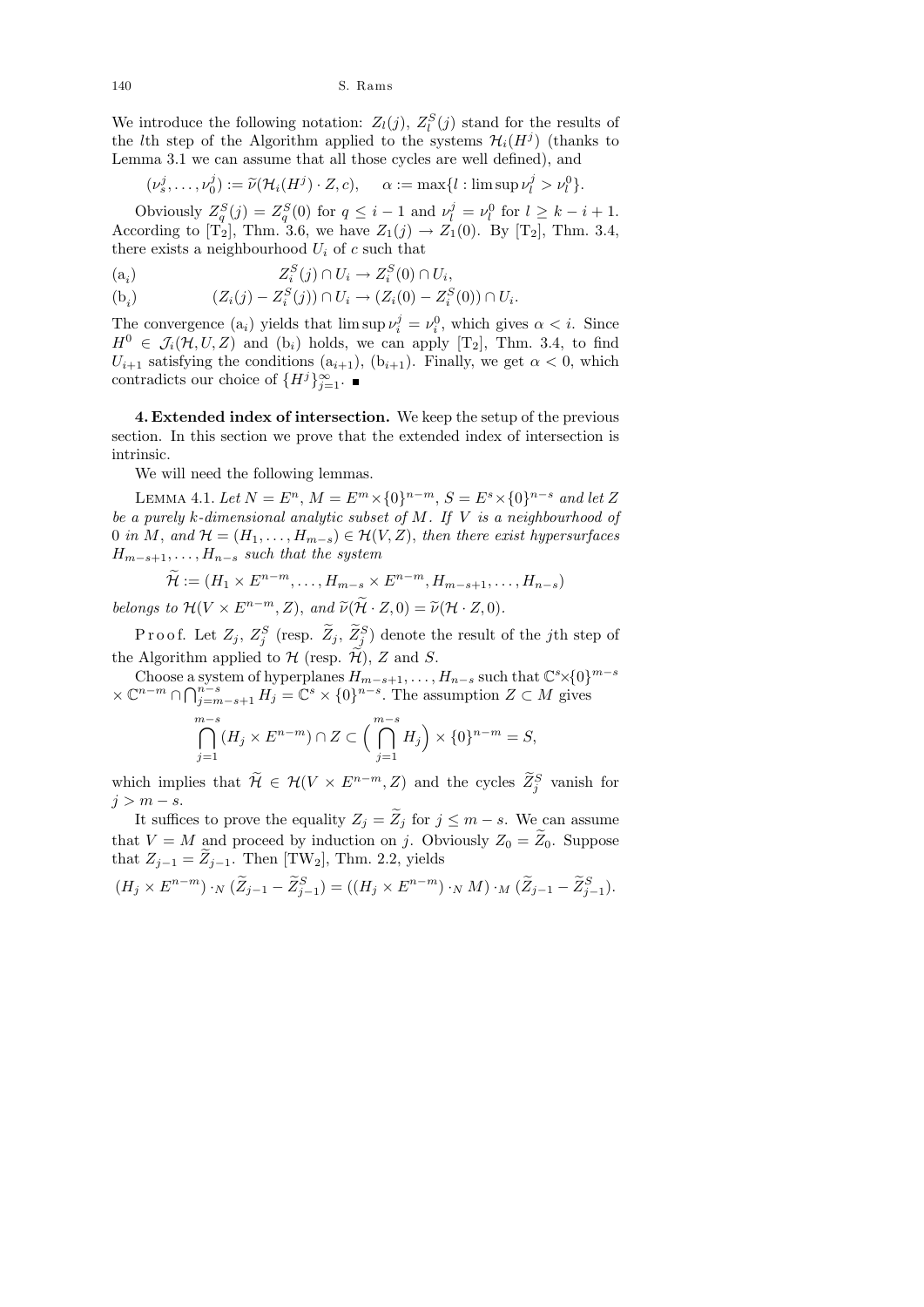LEMMA 4.2. Under the assumptions of Lemma 4.1, if  $U$  is a neighbourhood of 0 in N, and  $\widetilde{\mathcal{H}} = (\widetilde{H}_1, \ldots, \widetilde{H}_{n-s}) \in \mathcal{H}(U, Z)$  satisfies the condition

(1) 
$$
\bigcap_{i=1}^{m-s} T_0 \widetilde{H}_i \cap M = S,
$$

then there exists a neighbourhood V of 0 in M such that the system  $\mathcal{H}$  :=  $(H_1 \cdot M, \ldots, H_{m-s} \cdot M)|_V \in \mathcal{H}(V, Z)$  and  $\widetilde{\nu}(\mathcal{H} \cdot Z, 0) = \widetilde{\nu}(\mathcal{H} \cdot Z, 0).$ 

P r o o f. One can easily see that  $(\widetilde{H}_1 \cdot M, \ldots, \widetilde{H}_{m-s} \cdot M)|_V \in \mathcal{H}(V, Z)$  for a sufficiently small  $V$ .

Let  $Z_j$ ,  $Z_j^S$  (resp.  $Z_j$ ,  $Z_j^S$ ) stand for the result of the jth step of the Algorithm applied to  $H$  (resp.  $\widetilde{\mathcal{H}}$ ), Z and S. As in the proof of Lemma 4.1 we have the inclusion  $\bigcap_{j=1}^{m-s} H_j \cap Z \subset S$ , which shows that the cycles  $\widetilde{Z}_{j}^{S}$ vanish for  $j > m - s$ .

Finally, [TW<sub>2</sub>], Thm. 2.2, yields  $Z_j = \widetilde{Z}_j \cap (V \cap S)$  for  $j \leq m - s$ . ■

THEOREM 4.3. Let  $S$  be an s-dimensional closed submanifold of a manifold M, and let Z be a purely k-dimensional analytic subset of M,  $c \in S$ . If  $M$  is a submanifold of a manifold  $N$ , then

$$
\widetilde{g}_N(Z,S)(c) = \widetilde{g}_M(Z,S)(c).
$$

Proof. Without loss of generality  $N = E^n$ ,  $M = E^m \times \{0\}^{n-m}$ ,  $S =$  $E^s \times \{0\}^{n-s}, c \in \mathbb{Z} \cap \mathbb{S}$  and  $c = 0$ . We can also assume that there exists a system  $\mathcal{H} = (H_1, \ldots, H_{n-s}) \in \mathcal{H}(N, Z)$  such that  $\tilde{\nu}(\mathcal{H} \cdot Z, c) = \tilde{g}(Z, S)(c)$ .

We construct  $\mathcal{H}^{m-s} := (\tilde{H}_1, \ldots, \tilde{H}_{m-s}, H_{m-s+1}, \ldots, H_{n-s})$  and find  $\varepsilon_q > 0$  such that  $\mathcal{H}^{m-s}$  satisfies (1) (see Lemma 4.2),  $\mathcal{H}^{m-s}|_{\varepsilon_{m-s}E^n}$  belongs to  $\mathcal{H}(\varepsilon_{m-s}E^n, Z)$  and  $\widetilde{\nu}(\mathcal{H}^{m-s}\cdot Z, c) = \widetilde{g}(Z, S)(c)$ .

Construction of  $\widetilde{H}_1$ . If  $H_1$  meets M at 0 transversally, we put  $\widetilde{H}_1 := H_1$ . Otherwise we choose  $\{F_{\nu}\}_{\nu=1}^{\infty}$  satisfying the following conditions:

- (a)  $F_{\nu} = id_{\mathbb{C}^s} \oplus f_{\nu}$ , where  $f_{\nu} : \mathbb{C}^{n-s} \to \mathbb{C}^{n-s}$  is an orthogonal mapping, (b)  $F_{\nu} \to \mathrm{id}_{\mathbb{C}^n}$ ,
- (c)  $F_{\nu}(H_1)$  is transversal to the submanifold M at the point 0.

Lemma 2.1 gives  $F_{\nu}(H_1) \rightarrow H_1$ . By Theorem 3.3 we can find a  $\nu_1$  such that  $F_{\nu}(H_1) \in \mathcal{J}_1(\mathcal{H}, E^n, Z)$  for  $\nu \geq \nu_1$ . We put  $\widetilde{H}_1 := F_{\nu_1}(H_1), \mathcal{H}^1 := \mathcal{H}_1(\widetilde{H}_1)$ . Obviously there exists  $\varepsilon_1 > 0$  such that  $\mathcal{H}^1|_{\varepsilon_1 E^n} \in \mathcal{H}(\varepsilon_1 E^n, Z)$ .

Let q be an integer,  $2 \le q \le m-s$ . Suppose that we have found a system  $\mathcal{H}^{q-1} := (\widetilde{H}_1, \ldots, \widetilde{H}_{q-1}, H_q, \ldots, H_{n-s})$  which satisfies the conditions: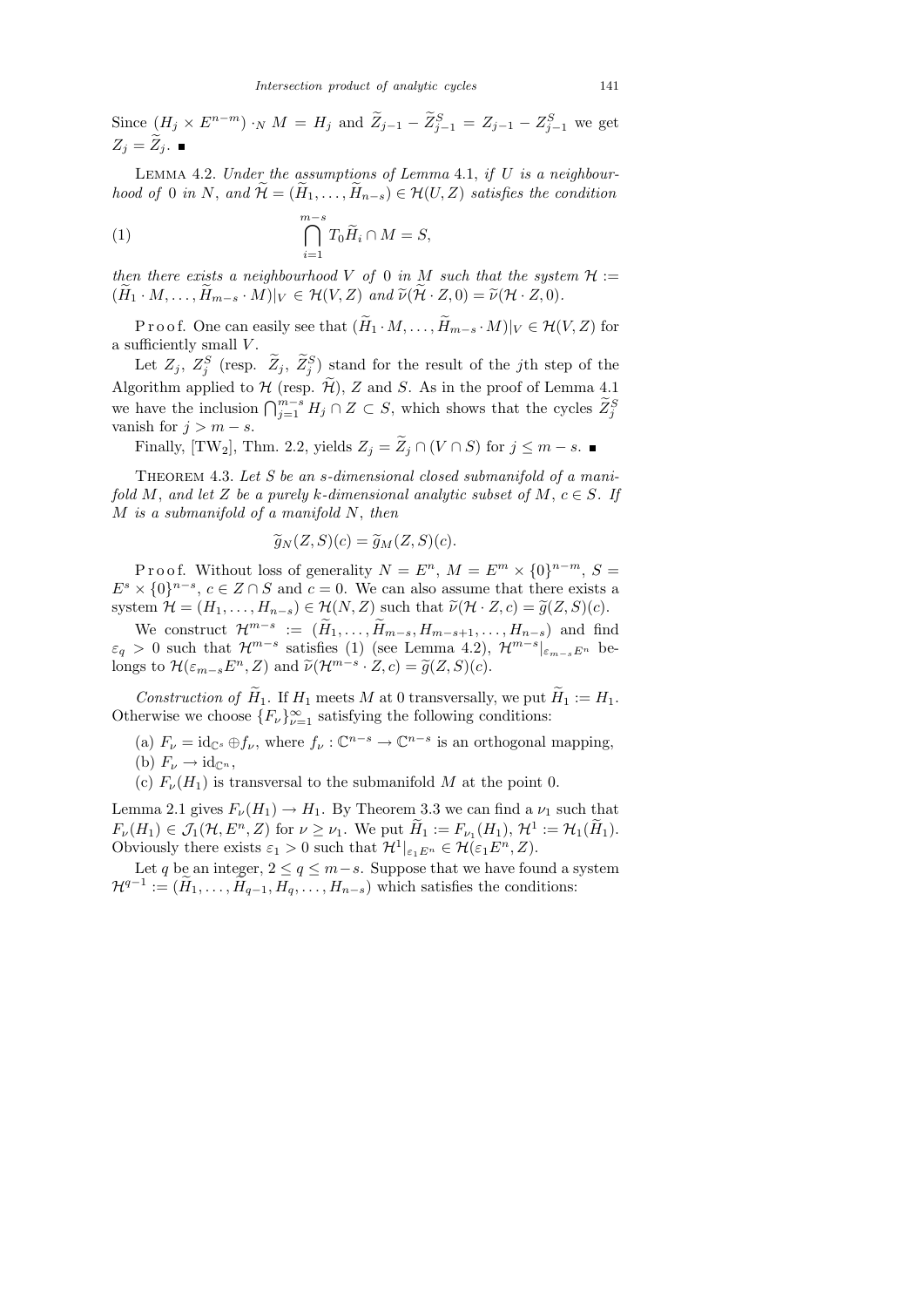- dim( $\bigcap_{j=1}^{q-1} T_0 \widetilde{H}_j \cap M$ ) =  $m q + 1$ ,
- there exists an  $\varepsilon_{q-1} > 0$  such that  $\mathcal{H}^{q-1}|_{\varepsilon_{q-1}E^n} \in \mathcal{H}(\varepsilon_{q-1}E^n, Z),$
- $\widetilde{\nu}(\mathcal{H}^{q-1}\cdot Z,0)=\widetilde{g}(Z,S)(0).$

Construction of  $\widetilde{H}^q$ . If  $H_q$  is transversal to  $\bigcap_{j=1}^{q-1} \widetilde{H}_j \cap M$  at 0, we put  $\widetilde{H}_q := H_q$ . Otherwise we apply Lemma 2.1 and Theorem 3.3 to find  $\widetilde{H}_q \in$  $\mathcal{J}_q(\mathcal{H}^{q-1}, E^n, Z)$  that is transversal to  $\bigcap_{j=1}^{q-1} \widetilde{H}_j \cap M$  at 0. We define  $\mathcal{H}^q :=$  $(\mathcal{H}^{q-1})_q(\tilde{H}_q)$ . One can see that there exists an  $\varepsilon_q > 0$  such that  $\mathcal{H}^q|_{\varepsilon_q E^n} \in$  $\mathcal{H}(\varepsilon_q E^n, Z).$ 

By Lemma 4.2,

$$
\widetilde{g}_M(Z,S)(c) \leq_{\text{lex}} \widetilde{\nu}(\mathcal{H}^{m-s} \cdot Z,c) = \widetilde{g}_N(Z,S)(c).
$$

Assume that a system  $\mathcal{H} \in \mathcal{H}(M, Z)$  satisfies  $\tilde{\nu}(\mathcal{H} \cdot Z, c) = \tilde{g}_M(Z, S)(c)$ . Lemma 4.1 yields  $\widetilde{g}_M(Z, S)(c) \geq_{\text{lex}} \widetilde{g}_N(Z, S)(c)$ . ■

5. Intersections on analytic spaces. Let  $M$  be a submanifold of a manifold N. If  $A_1, \ldots, A_r$  are analytic cycles on M, we denote by  $A_1 \bullet_M$  $\ldots \bullet_M A_r$  (resp.  $A_1 \bullet_N \ldots \bullet_N A_r$ ) their intersection product in M (resp. N). In this section we prove that those cycles are equal and construct the intersection product of analytic cycles on a reduced analytic space.

We will need the following lemmas about systems of hypersurfaces.

LEMMA 5.1. Let  $N = E^{rn}$ ,  $M = E^{rm} \times \{0\}^{rn-rm}$ ,  $S = E^m \times \{0\}^{rn-m}$ ,  $S' = E^m \times \{0\}^{(r-1)n} \times E^{n-m}$ , where  $r \geq 2$ , and let Z be a purely kdimensional analytic subset of M. If  $\mathcal{H} = (H_1, \ldots, H_{(r-1)m}) \in \mathcal{H}_S(M, Z)$ , then there exists a system of hypersurfaces  $H_{(r-1)m+1}, \ldots, H_{(r-1)n}$  such that

(2) 
$$
\widehat{\mathcal{H}} := (H_1 \times E^{rn-rm}, \dots, H_{(r-1)m} \times E^{rn-rm}, H_{(r-1)m+1}, \dots, H_{(r-1)n})
$$
  
belongs to  $\mathcal{H}_{\mathcal{L}'}(N, Z)$  and  $\widetilde{\nu}(\widehat{\mathcal{H}}, Z, 0) = (0, 0, \widetilde{\nu}(\mathcal{H}, Z, 0))$ 

belongs to  $\mathcal{H}_{S'}(N, Z)$  and  $\widetilde{\nu}(\mathcal{H} \cdot Z, 0) = (\underbrace{0, \ldots, 0}_{n-m}, \widetilde{\nu}(\mathcal{H} \cdot Z, 0)).$ 

P r o o f. Put  $H_j := V(x_j) \cap E^n$  for  $i = (r-1)m+1, \ldots, (r-1)n$  and define  $\widehat{\mathcal{H}}$  by (2). The inclusion  $\bigcap_{j=1}^{(r-1)m} H_j \cap Z \subset S'$  implies that  $\widehat{\mathcal{H}} \in \mathcal{H}_{S'}(N, Z)$ , The same inclusion shows that the cycles  $\widehat{Z}_{j}^{S}$  vanish for  $j > m$ , where  $\widehat{Z}_{j}$ ,  $\widehat{Z}_j^{S'}$  $j^{S'}$  (resp.  $Z_j$ ,  $Z_j^S$ ) denote the result of the *j*th step of the Algorithm applied to  $\widehat{\mathcal{H}}$  (resp.  $\mathcal{H}$ ), Z and S' (resp. S). The equality  $S' \cap M = S$  yields  $\widehat{Z}_{j}^{S} = \widehat{Z}_{j}^{S'}$ j for  $j \le (r-1)m$ . Therefore it suffices to prove that  $Z_j = \widehat{Z}_j$  for  $j \le (r-1)m$ .

It is obvious that the cycles  $Z_0$ ,  $\hat{Z}_0$  are equal. Suppose that  $Z_{j-1} = \hat{Z}_{j-1}$ . Then [TW<sub>2</sub>], Thm. 2.2, gives  $Z_j = Z_j$  (see the proof of Lemma 4.1).

LEMMA 5.2. Under the assumptions of the previous lemma, if  $\mathcal{H} =$  $(H_1, \ldots, H_{(r-1)n})$  belongs to  $\mathcal{H}_{S'}(M, Z)$ , then there exist hypersurfaces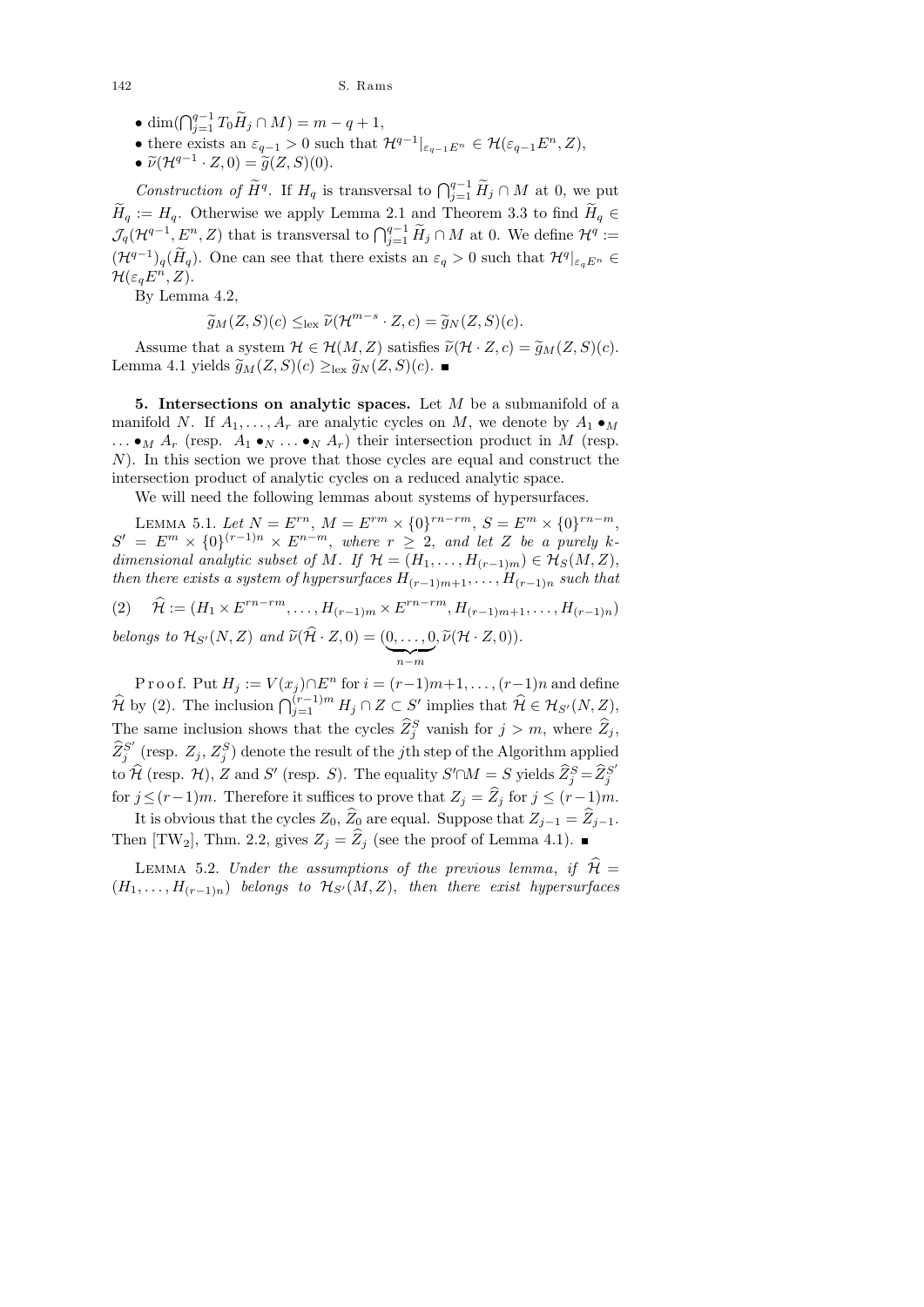$H_{(r-1)n+1}, \ldots, H_{rn-m}$  such that  $\mathcal{H} := (H_1, \ldots, H_{rn-m}) \in \mathcal{H}_S(N, Z)$  and

$$
(\underbrace{0,\ldots,0}_{n-m},\widetilde{\nu}(\mathcal{H}\cdot Z,0))=\widetilde{\nu}(\widehat{\mathcal{H}}\cdot Z,0).
$$

P r o o f. Put  $H_j := V(x_{m+j}) \cap E^{rn}$  for  $j = (r-1)n + 1, ..., rn-m$ and  $\mathcal{H} := (H_1, \ldots, H_{rn-m})$ . The inclusion  $\bigcap_{j=1}^{(r-1)n} H_j \cap Z \subset S$  implies that  $\mathcal{H} \in \mathcal{H}_S(N,Z)$ . Let  $Z_j, Z_j^S$  (resp.  $\widehat{Z}_j, \widehat{Z}_j^S$ ) denote the result of the *j*th step of the Algorithm applied to  $\mathcal H$  (resp.  $\widehat{\mathcal H}$ ), Z and S (resp. S'). By the same inclusion the cycles  $\widehat{Z}_{j}^{S}$  vanish for  $j > m$ . It is obvious that  $Z_{j}^{S} = \widehat{Z}_{j}^{S'}$  $j^{S'}$  for  $j \leq m$ . ■

Given a system of analytic sets  $X_1, \ldots, X_r \subset M$  of pure dimension and a point  $a \in M$ , we define the integer

$$
d_M(X_1,\ldots,X_r)(a) := g_{M^r}(X_1 \times X_r,\Delta_M)((a)^r),
$$

where  $\Delta_M$  denotes the diagonal in  $M^r$ .

PROPOSITION 5.3. Let M be an m-dimensional submanifold of a manifold N, dim  $N = n$ ,  $a \in M$ , and let  $X_1, \ldots, X_r$  be analytic subsets of M of pure dimension. Then

$$
(\underbrace{0,\ldots,0}_{n-m}, \widetilde{g}_{M^r}(X_1 \times \ldots \times X_r, \Delta_M)((a)^r) = \widetilde{g}_{N^r}(X_1 \times \ldots \times X_r, \Delta_N)((a)^r),
$$
  

$$
d_M(X_1, \ldots, X_r)(a) = d_N(X_1, \ldots, X_r)(a).
$$

P r o o f. It suffices to prove the first equality. Lemma 5.2 yields

 $(0, \ldots, 0, \widetilde{g}_{N^{r}}(X_{1} \times \ldots \times X_{r}, \Delta_{M})((a)^{r}) \leq_{\text{lex}} \widetilde{g}_{N^{r}}(X_{1} \times \ldots \times X_{r}, \Delta_{N})((a)^{r}).$ By Lemma 5.1,

 $(0,\ldots,0)$  $\underbrace{0,\ldots,0}_{n-m}$ ,  $\widetilde{g}_{M^r}(X_1\times\ldots\times X_r,\Delta_M)((a)^r)\geq_{\text{lex}}\widetilde{g}_{N^r}(X_1\times\ldots\times X_r,\Delta_N)((a)^r).$ 

Theorem 4.3 concludes the proof.  $\blacksquare$ 

As an immediate consequence we obtain the following theorem.

THEOREM 5.4. Let M be a submanifold of a manifold N, and let  $A_1, \ldots$  $\ldots, A_r$  be analytic cycles on M. Then

$$
A_1 \bullet_N \ldots \bullet_N A_r = A_1 \bullet_M \ldots \bullet_M A_r.
$$

Let  $W$  be a reduced analytic space. We set

 $\mathcal{K}(W) := \{f: W \to \mathbb{C} : f(W) \subset \mathbb{Z}, f \text{ is analytically constructible} \},\$ 

and let  $\mathcal{G}(W)$  denote the family of analytic cycles on W.

We have the following generalization of  $[T_2]$ , Prop. 2.1.3.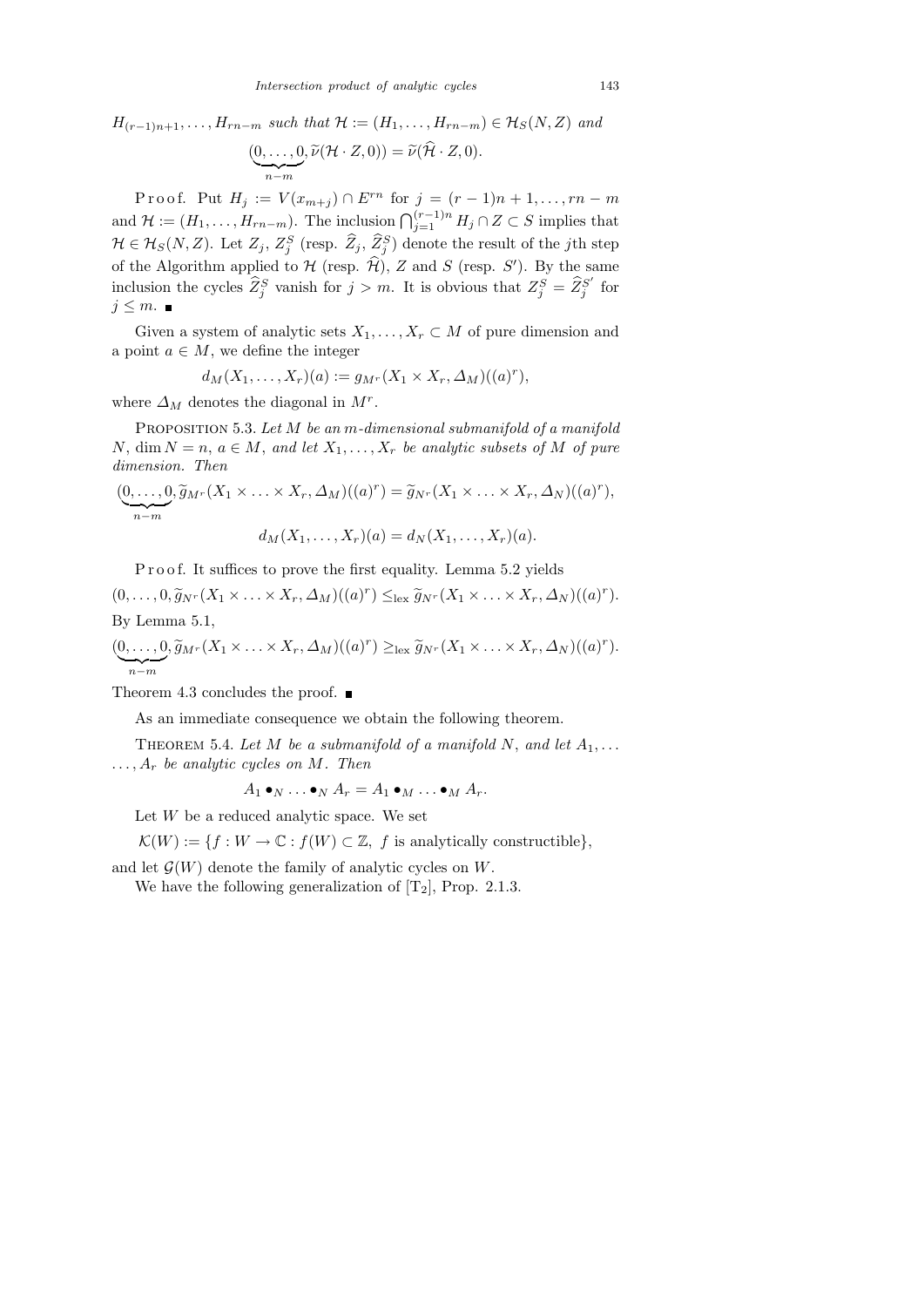LEMMA 5.5. The mapping  $\nu : \mathcal{G}(W) \ni A \mapsto \nu(A) \in \mathcal{K}(W)$  is a bijection.

P r o o f. Obviously  $\nu$  is an additive injection. Fix  $f \in \mathcal{K}(W)$ . Our aim is to construct a cycle T satisfying  $\nu(T) = f$ .

Put  $W_0 := W, f_0 := f$ . Let  $\{W_0^j\}$  $\{0\}_{j\in J}$  be the irreducible components of the space W. Since the proof of  $[T_2]$ , Prop. 2.1.3, is valid for irreducible analytic spaces, we can find a family  $\{T_0^j\}$  $\{0\}_{j\in J}$  of analytic cycles such that  $T^j_0 \in \mathcal{G}(W^j_0$  $\mathcal{O}_0^{j}$ ) and  $\nu(T_0^j)$  $\mathcal{O}(0^j) = f|_{W_0^j}$ . Observe that  $T_0 := \sum_{j \in J} T_0^j$  $\frac{d}{d}$  is an analytic cycle and define  $W_1 := \text{sing } W_0$  and  $f_1 := f_0 - \nu(T_0)$ . Since  $\text{supp}(f_1) \subset W_1$ , we can decompose  $W_1$  and construct the cycle  $T_1$ .

Repeating this procedure we obtain a sequence  $\{W_j, T_j, f_j\}_{j=0}^{\infty}$ , where  $T_j \in \mathcal{G}(W_j)$ ,  $f_j \in \mathcal{K}(W_j)$ ,  $W_j$  are analytic subsets of W, which satisfies the following conditions:

$$
(a_i) \t\t f_i = f_{i-1} - \nu(T_{i-1}),
$$

$$
(b_i) \t\t supp(f_i) \subset W_i,
$$

$$
(c_i) \t\t W_i = \sin g W_{i-1}.
$$

The condition  $(a_i)$  yields

(d<sub>i</sub>) 
$$
\sum_{j=0}^{i} f_j - \sum_{j=0}^{i} \nu(T_j) = \sum_{j=1}^{i+1} f_j.
$$

By  $(b_i)$ ,  $(c_i)$  the formal sum  $T := \sum_{j=0}^{\infty} T_j$  is a cycle. Fix  $x \in W$ . By the same conditions there exists a  $j_0$  such that the functions  $f_j$ ,  $\nu(T_j)$  vanish at x for  $j \ge j_0$ . The equality  $(d_i)$  yields  $f(x) - \nu(T, x) = 0$ .

As an immediate consequence of Proposition 5.3 we get the following lemma.

LEMMA 5.6. Let W be a reduced analytic space,  $X_1, \ldots, X_r \subset W$  be analytic sets of pure dimension, and  $a \in W$ . Let  $\psi_i : U_i \to Z_i$  be charts for  $i = 1, 2$ , where  $U_i$  is a neighbourhood of a and  $Z_i$  is an analytic subset of a  $complex\ manifold\ M_i.\ Then$ 

$$
d_{M_1}(\psi_1(X_1),\ldots,\psi_1(X_r))(\psi_1(a))=d_{M_2}(\psi_2(X_1),\ldots,\psi_2(X_r))(\psi_2(a)).
$$

Now we define the multiplicity of intersection of sets  $X_1, \ldots, X_r$  at a point.

DEFINITION 5.7. Let W be a reduced analytic space,  $X_1, \ldots, X_r$  be its irreducible analytic subsets, and  $a \in W$ . Let  $\psi : U \to Z$  be a chart, where  $U$  is a neighbourhood of  $a$  and  $Z$  is an analytic subset of a complex manifold M. The multiplicity of intersection of  $X_1, \ldots, X_r$  at the point a is defined to be

$$
d(X_1, ..., X_r)(a) := d_M(\psi(X_1), ..., \psi(X_r))(\psi(a)).
$$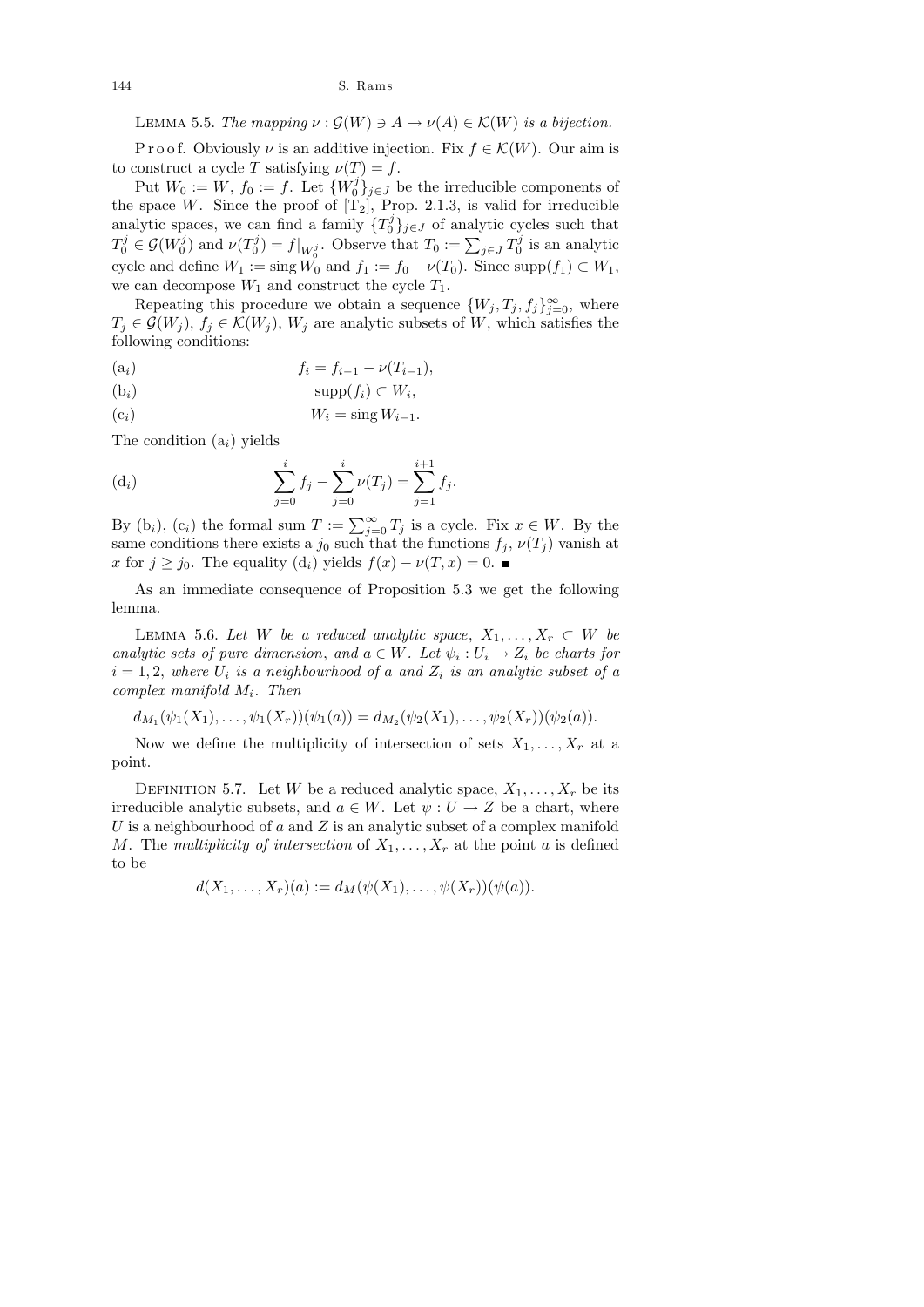By [T<sub>2</sub>], Thm. 5.5, and Lemma 5.6, the function  $W \ni x \mapsto d(X_1, \ldots)$  $\ldots, X_r)(x)$  is analytically constructible.

DEFINITION 5.8. Let  $X_1, \ldots, X_r$  be irreducible analytic subsets of a reduced analytic space W. Their intersection product  $X_1 \bullet \ldots \bullet X_r$  is defined to be the unique cycle such that  $\nu(X_1 \bullet \dots \bullet X_r) = d(X_1, \dots, X_r)$ .

As in the smooth case (see  $[T_2]$ , Def. 6.4) we extend this definition by Z-linearity to the case of arbitrary analytic cycles on a reduced analytic space.

6. Regular separation on analytic spaces. Let  $W$  be a reduced analytic space. In this section we study the relation between intersection multiplicity and separation exponent for analytic subsets of  $W$ . By  $[Cg]$ , Cor. 4.5, if W is smooth, then X and Y are p-separated at  $a \in X \cap Y$  with  $p = \nu(X \bullet_W Y, a)$ . We will prove that the same holds in the case of analytic subsets of a reduced analytic space.

We begin by recalling some basic facts (see  $[T_1]$ ,  $[Cg]$ ,  $[CT]$  for details). Let  $X, Y$  be locally analytic subsets of a normed complex vector space  $M$ . Let  $|\cdot|$  denote the norm in M and let  $\varrho(\cdot, Z)$  stand for the distance to the set  $Z \subset M$ . For  $p \in [1,\infty)$  we say that X, Y are p-separated at a point  $a \in X \cap Y$  if there exist  $C, r > 0$  such that

$$
\varrho(z, X) + \varrho(z, Y) \ge C\varrho(z, X \cap Y)^p
$$

provided  $|z-a| < r$ . We generalize the above definition in the following way.

DEFINITION 6.1. Let X, Y be analytic subsets of the space W. We say that X and Y are p-separated at  $a \in X \cap Y$  if for every chart  $\varphi : V \to G$ , where V is a neighbourhood of a, the sets  $\varphi(X)$ ,  $\varphi(Y)$  are p-separated at  $\varphi(a)$ .

LEMMA 6.2. Let X, Y be analytic subsets of the space W, and  $a \in X \cap Y$ . If  $\psi : U \to G$ , where U is a neighbourhood of a, is a chart, and  $p \in [1,\infty)$ , then the following conditions are equivalent:

- (1)  $X$  and  $Y$  are p-separated at  $a$ ,
- (2) the sets  $\psi(X)$ ,  $\psi(Y)$  are p-separated at  $\psi(a)$ .

P r o o f. Let  $k < n$  be positive integers. It suffices to prove that if X and Y are analytic subsets of  $E^k$ , then the following conditions are equivalent:

(a) X and Y are p-separated at 0 (in  $E^k$ ),

(b)  $X \times \{0\}^{n-k}$  and  $Y \times \{0\}^{n-k}$  are p-separated at 0 (as subsets of  $E^n$ ). Obviously (b) implies (a). To prove the other implication consider  $\mathbb{C}^n$  with the euclidean norm and apply [Cg], Lemma 4.2.  $\blacksquare$ 

As an immediate consequence of [Cg], Cor. 4.5, we obtain the following theorem.